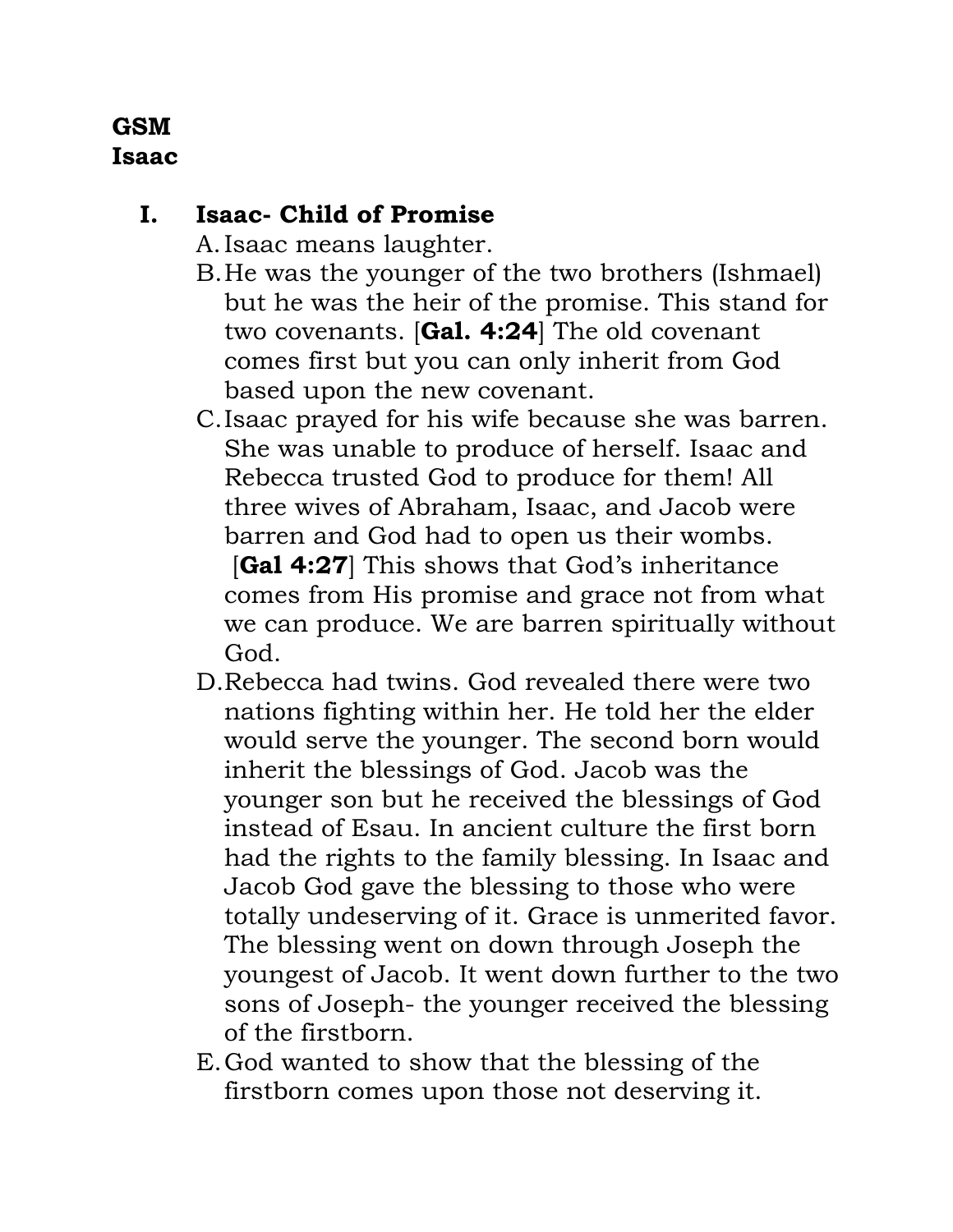Jesus is the firstborn of God. Through His finished work we receive the blessing of the firstborn even though we do not deserve it.

- F. God will not bless the flesh (our first born) but he blesses the new creation (the second born). The old creation was a product of man and produced by the will of man, the second creation was produced from the will and power of God.
- G.Esau and Jacob- God made a choice between these two before they were born. He said the elder would serve the younger. [**Romans 9:10-13**]
	- 1. God hated Esau- what does this mean- In the ancient world to hate meant not to choose or prefer. [**Gen. 29:30-31**]
	- 2. God did not choose Jacob because of his works. He chose Jacob because he was a believer.

## **II. Isaac- Man of the well**

- A.[**Gen. 25:5**]- When Abraham died he gave everything to Isaac. Isaac did not have to work for it or believe God for it. It was just given to Him. We do not see Isaac developing into a great man of faith. He often was led by His carnal senses. He liked Esau better because of the steaks he prepared! Rebecca like Jacob better.
- B.[**Gen. 25:11**]- Isaac dwelt at the well of Lahai-roi-The well of Him who sees me and helps me.
- C.Abraham might of dug this well but he at least owned it. This was the place where Isaac dwelt when he waited for Rebecca to come and went out to meditate.
- D.Isaac lived from His father's well.
- E.We for a time can live from other people's well or revelation of God. A well speaks of refreshing,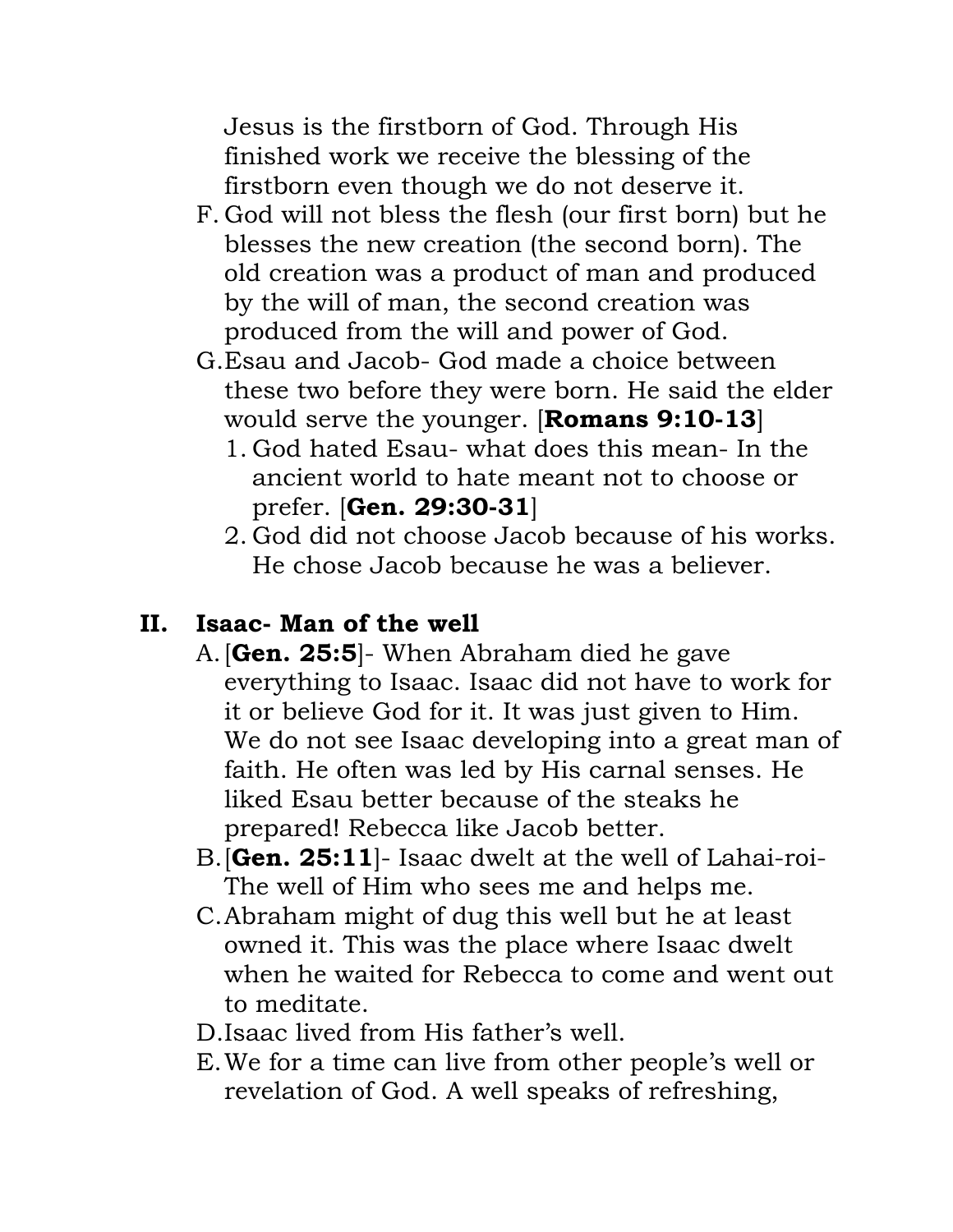sustaining, and life. It pictures living from a revelation of God. [**Is. 12:3**]- wells of salvation. Isaac lived from the well of Abraham's salvation

- F. [**Gen. 26:1**]- There is another famine and Isaac goes south but God stops him from going to Egypt. He said he would be with him and bless him in the land
- G.However, Isaac got into fear and gave away his wife to Abimelech to save his own neck just like his dad did years before. Abraham told a half truth- Sarah was his half sister, but Isaac told a full lie!
- H.Abimelech rebukes him and teaches him morals
- I. [**Gen. 26:12**] -Instead of being judged by God for the lie he sows in the land and reaps a hundred fold blessing.
- J. God again and again shows goodness to those who are not walking close to him and the goodness of God leads to repentance- a change of mind towards God and brings them into a closer walk with Him. Religion and Law is opposite of this. They say that you must have a close walk with God and then and only then will you see God's goodness.
- K.Isaac dwelt in the land of Gerar and was blessed by Abimelech because of the covenant that was made between Abraham and Abimelech. He was still living off his father's name and the covenant of his father.
- L. He was forced to leave that land because of persecution. God was behind this to get Isaac weaned off of living from his dad, to living off of God himself. God will not allow us to live off of